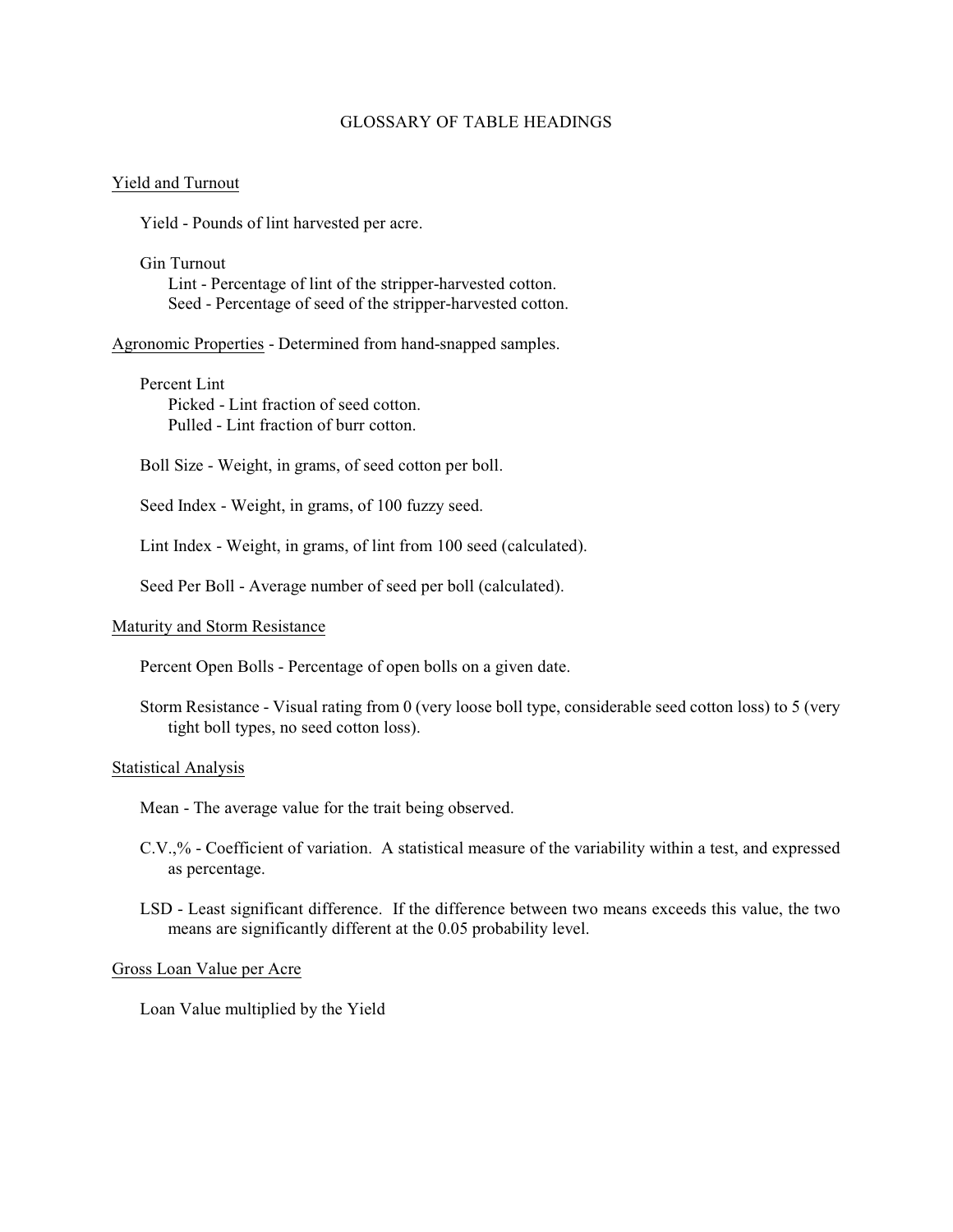Fiber Properties - Measured by High Volume Instrument (HVI)

Micronaire - A relative measure of fiber linear density (mass per unit length) determined by air permeability.

| Market Value        | <b>HVI</b> Micronaire |  |
|---------------------|-----------------------|--|
| Discount range      | 3.4 and below         |  |
| Base range          | $3.5 - 3.6$           |  |
| Premium range       | $3.7 - 4.2$           |  |
| Base range          | $4.3 - 4.9$           |  |
| Discount range      | 5.0 and above         |  |
| Source: USDA (1995) |                       |  |

Length - An instrument measure of fiber length, expressed in hundredths of a inch, which approximates the classer's staple length.

| Staple 32nds        | <b>HVI</b> Length |
|---------------------|-------------------|
| 30                  | $.93 - .95$       |
| 31                  | $.96 - .98$       |
| 32                  | $.99 - 1.01$      |
| 33                  | $1.02 - 1.04$     |
| 34                  | $1.05 - 1.07$     |
| 35                  | $1.08 - 1.10$     |
| 36                  | $1.11 - 1.13$     |
| 37                  | $1.14 - 1.17$     |
| 38                  | $1.18 - 1.20$     |
| Source: USDA (1995) |                   |

Uniformity - A measure of the uniformity of fiber length in a sample, expressed as a percentage.

| Uniformity group    | <b>HVI</b> Uniformity |  |
|---------------------|-----------------------|--|
| Very high           | 86 and above          |  |
| High                | $83 - 85$             |  |
| Intermediate        | $80 - 82$             |  |
| Low                 | 77 - 79               |  |
| Very Low            | 76 and below          |  |
| Source: USDA (1995) |                       |  |

Strength - The force required to rupture (or break) a fiber sample, expressed in grams per tex.

| Strength group      | <b>HVI</b> Strength |
|---------------------|---------------------|
| Very strong         | 31 and above        |
| Strong              | $29 - 30$           |
| Intermediate        | $26 - 28$           |
| Weak                | $24 - 25$           |
| Very weak           | 23 and below        |
| Source: USDA (1995) |                     |